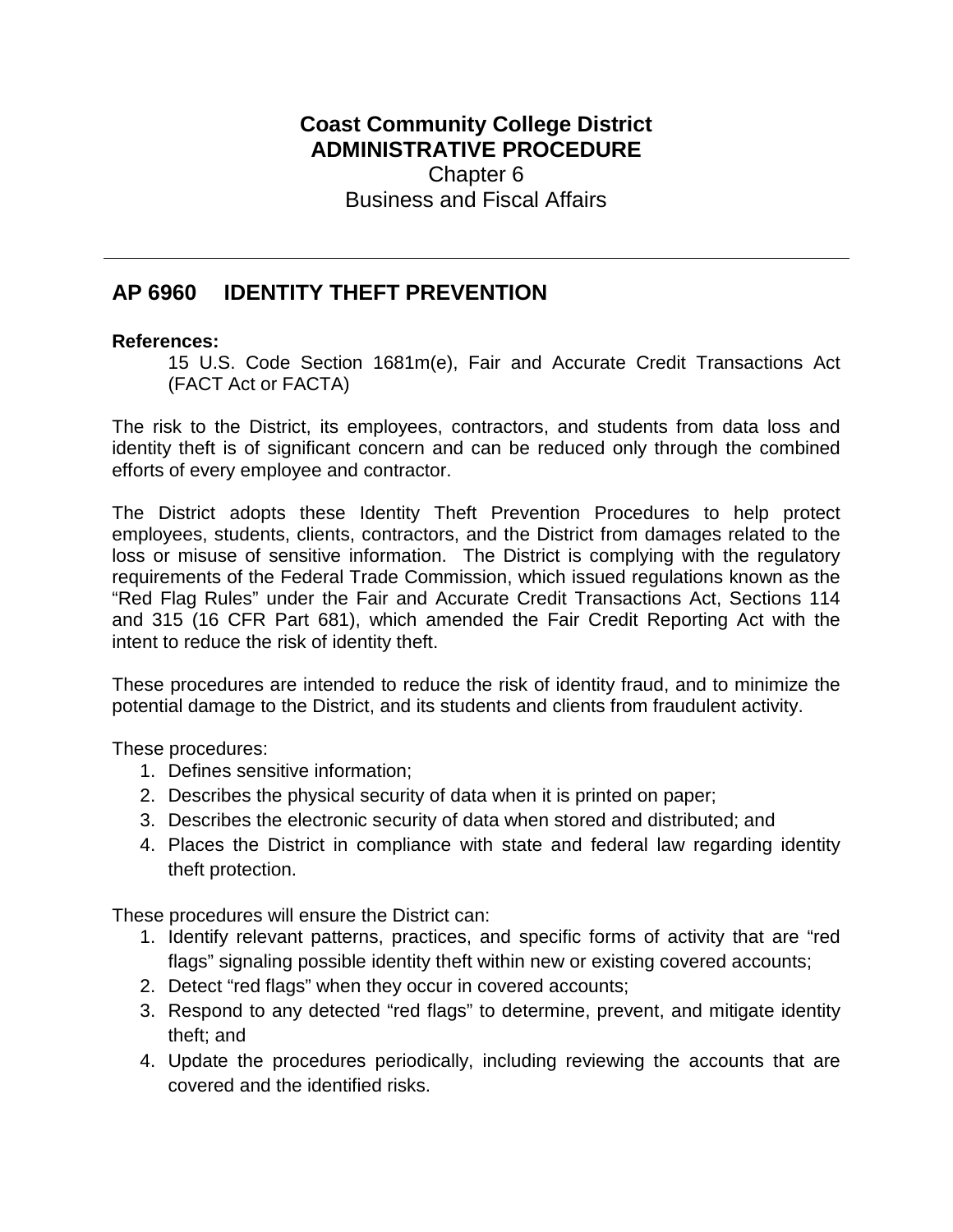## **APPLICATION OF PROCEDURES**

These procedures apply to District employees and independent contractors, including all personnel affiliated with third parties with access to sensitive information.

### **PROCEDURES SCOPE**

- 1.A: Sensitive Information
	- 1.A.1: Definition of Sensitive Information

Sensitive information includes, but is not limited to, the following items, whether stored in electronic or printed format:

1.A.1.a: Credit card information, including any of the following:

(Note that PCI compliance requirements prohibit the e-mailing of credit card information)

- 1. Credit card number (in part or whole)
- 2. Credit card expiration date
- 3. Cardholder name
- 4. Cardholder address
- 5. CVV numbers
- 6. Workplace passwords providing access to such information

1.A.1.b: Tax identification numbers, including:

- 1. Social Security number
- 2. Business identification number
- 3. Employer identification numbers
- 1.A.1.c: Payroll information, including, among other information:
	- 1. Paychecks
	- 2. Pay stubs

1.A.1.d: Cafeteria plan check requests and associated paperwork

1.A.1.e: Medical information for any employee or student, including but not limited to:

- 1. Doctor names and claims
- 2. Insurance claims
- 3. Prescriptions
- 4. Any related personal medical information
- 1.A.1.f: Other personal information belonging to any employee, student, or contractor, as used within the scope of the covered account. Examples of which include:
	- 1. Date of birth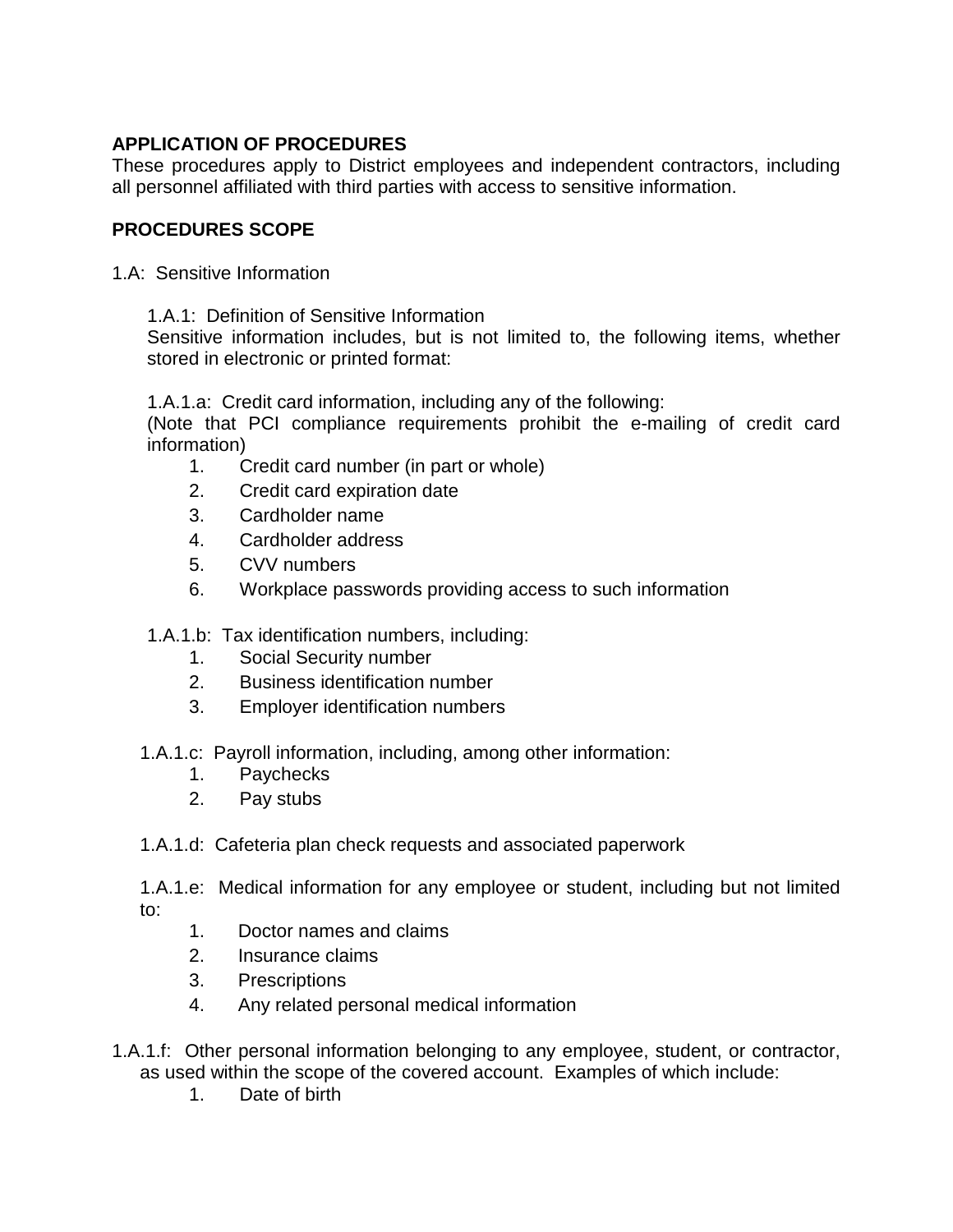- 2. Address
- 3. Phone numbers
- 4. Maiden name
- 5. Names
- 6. Identification number (employee, military or social security numbers)
- 1.A.1.g: District personnel are encouraged to use common sense judgment in securing confidential information to the proper extent. Furthermore, this section should be read in conjunction with the California Public Records Act and District board policy BP 6960. If an employee is uncertain of the sensitivity of a particular piece of information, he or she should contact their supervisor. In the event that the District cannot resolve a conflict between these procedures and the California Public Records Act, District personnel should contact District Risk Services for clarification.

### 1.A.2: Hard Copy Distribution

Each employee and contractor performing work for the District shall comply with the following requirements:

- 1. File cabinets, desk drawers, overhead cabinets, and any other storage space containing documents with sensitive information will be locked when not in use.
- 2. Storage rooms containing documents with sensitive information and record retention areas will be locked at the end of each workday or when unsupervised.
- 3. Desks, workstations, work areas, printers, and fax machines, and common shared work areas will be cleared of all documents containing sensitive information when not in use.
- 4. Whiteboards, dry-erase boards, writing tablets, etc. in common shared work areas will be erased when not in use.
- 5. When documents containing sensitive information are discarded, they will be placed inside a locked shred bin or immediately shredded using a district or campus shredding device. Locked shred bins are labeled "Confidential paper shredding and recycling."

District records, however, may be destroyed only in accordance with State laws and regulations and consistent with District policy.

#### 1.A.3: Electronic Distribution

Each employee and contractor performing work for the District shall comply with the following:

Sensitive information must be transmitted using only approved District e-mail. All sensitive information must be encrypted. Electronically stored data must be secured. Any sensitive information sent electronically of the type protected under these procedures, must be encrypted and password protected and only sent to approved recipients. Additionally, a statement such as this should be included in the e-mail: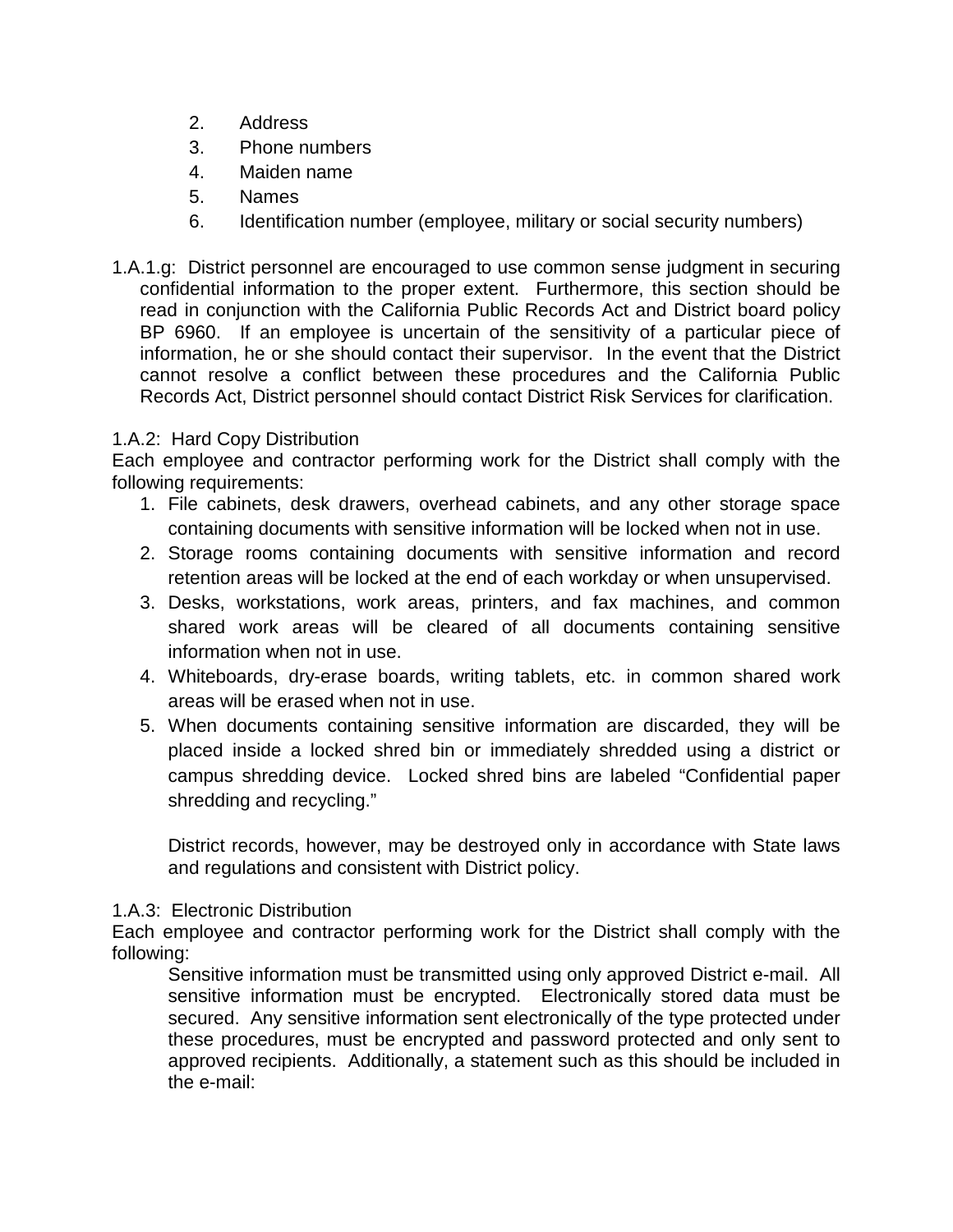"This message may contain confidential and/or proprietary information and is intended for the person or entity to whom it was originally addressed. Any use by others is strictly prohibited."

### **IDENTITY THEFT PREVENTION PROCEDURES**

In accordance with the "Red Flag Rules", the following procedures are adopted to provide for the proper security of "covered" accounts maintained by the District

#### 2.A: Covered accounts

A covered account includes any account that involves or is designed to permit multiple payments or transactions. Every new and existing customer, student and personnel account that meets the following criteria is covered by these procedures:

- 1. Accounts maintained for primarily personal, family, or household purposes ; or
- 2. Any other accounts for which there is a reasonably foreseeable risk to the consumer or to the safety or soundness of the District from identity theft, including financial, operational, compliance, reputation, or litigation risks.

#### 2.B: Red flags

2.B.1: Any time a red flag, or a situation closely resembling a red flag, is apparent, it should be investigated for verification. The following red flags are potential indicators of fraud. Please note that this list is not all-inclusive.

- 1. Alerts, notifications, or warnings from a consumer reporting agency;
- 2. A fraud or active duty alert included with a consumer report;
- 3. A notice of credit freeze from a consumer reporting agency in response to a request for a consumer report; or
- 4. A notice of address discrepancy from a consumer reporting agency as defined in Section 334.82(b) of the Fairness and Accuracy in Credit Transactions Act.

2.B.2: Red flags also include consumer reports that indicate a pattern of activity inconsistent with the history and usual pattern of activity of an applicant or consumer, such as:

- A recent and significant increase in the volume of inquiries;
- An unusual number of recently established credit relationships;
- A material change in the use of credit, especially with respect to recently established credit relationships; or
- An account that was closed for cause or identified for abuse of account privileges by a financial institution or creditor.

2.C: Suspicious documents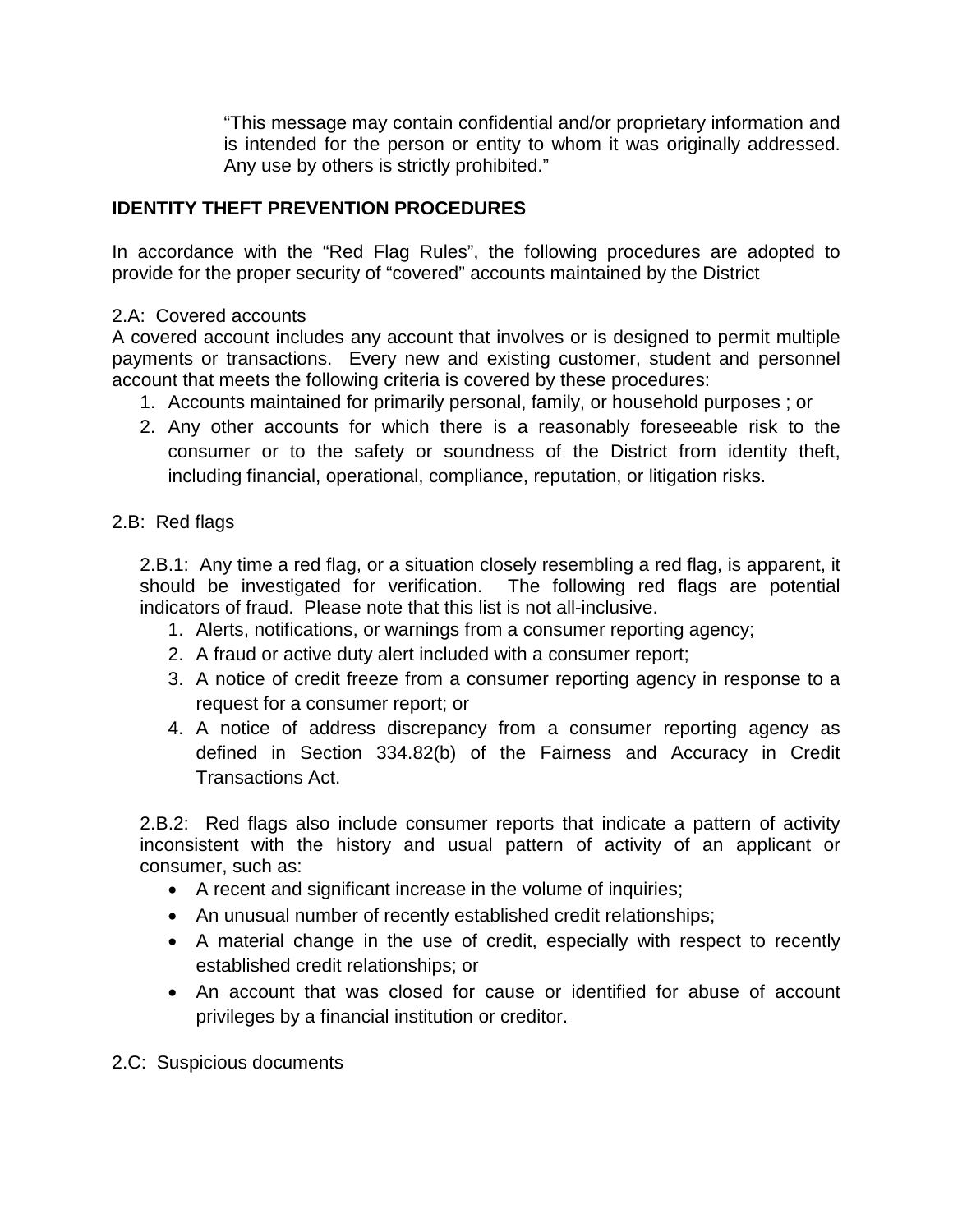2.C.1: Documents provided for identification that appear to have been altered or forged.

2.C.2: The photograph or physical description on the identification is not consistent with the appearance of the applicant or consumer presenting the identification.

2.C.3: Other information on the identification is not consistent with information provided by the person opening a new covered account or consumer presenting the identification.

2.C.4: Other information on the identification is not consistent with readily accessible information that is on file with the District, such as a signature card or a recent check.

2.C.5: An application appears to have been altered or forged, or gives the appearance of having been destroyed and reassembled.

#### 2.D: Suspicious personal identifying information

2.D.1: Personal identifying information provided is inconsistent when compared against external information sources used by the District. For example:

- The address does not match any address in the consumer report;
- The Social Security number (SSN) has not been issued or is listed on the Social Security Administration's Death Master File; or
- Personal identifying information provided by the consumer is not consistent with other personal identifying information provided by the consumer.

2.D.2: Personal identifying information provided is associated with known fraudulent activity as indicated by internal or third-party sources used by the District. For example, the address on an application is the same as the address provided on a fraudulent application.

2.D.3: Personal identifying information provided is of a type commonly associated with fraudulent activity as indicated by internal or third-party sources used by the District.

For example:

- The address on an application is fictitious, a mail drop, or a prison; or
- The phone number is invalid or is associated with a pager or answering service.

2.D.4: The SSN provided is the same as that submitted by other persons opening an account or other consumers.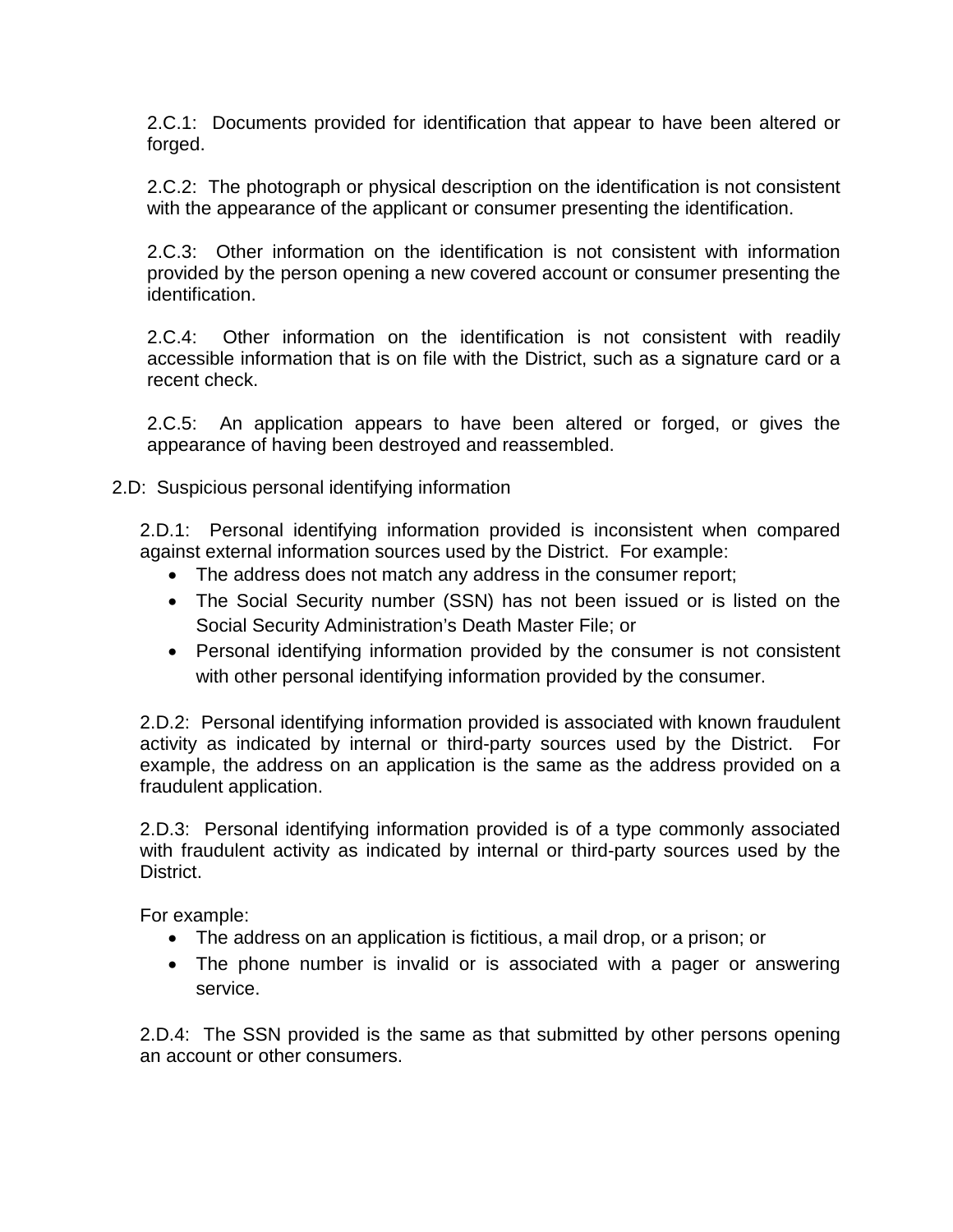2.D.5: The address or telephone number provided is the same as or similar to the address or telephone number submitted by an unusually large number of other consumers or other persons opening accounts.

2.D.6: The consumer or the person opening the covered account fails to provide all required personal identifying information on an application or in response to notification that the application is incomplete.

2.D.7: Personal identifying information provided is not consistent with personal identifying information that is on file with the District.

2.D.8: When using security questions (mother's maiden name, pet's name, etc.), the person opening the covered account or the consumer cannot provide authenticating information.

2.E: Unusual use of, or suspicious activity related to, the covered account

2.E.1: Shortly following the notice of a change of address for a covered account, the District receives a request for new, additional, or replacement goods or services, or for the addition of authorized users on the account.

2.E.2: A new revolving credit account is used in a manner commonly associated with known patterns of fraud patterns. For example, the consumer fails to make the first payment or makes an initial payment but no subsequent payments.

2.E.3: A covered account is used in a manner that is not consistent with established patterns of activity on the account. There is, for example:

- Nonpayment when there is no history of late or missed payments;
- A material change in purchasing or credit usage patterns

2.E.4: A covered account that has been inactive for a reasonably lengthy period of time is used (taking into consideration the type of account, the expected pattern of usage and other relevant factors).

2.E.5: Mail sent to the consumer is returned repeatedly as undeliverable although transactions continue to be conducted in connection with the consumer's covered account.

2.E.6: The District is notified that the consumer is not receiving paper account statements.

2.E.7: The District is notified of unauthorized charges related to a customer's covered account.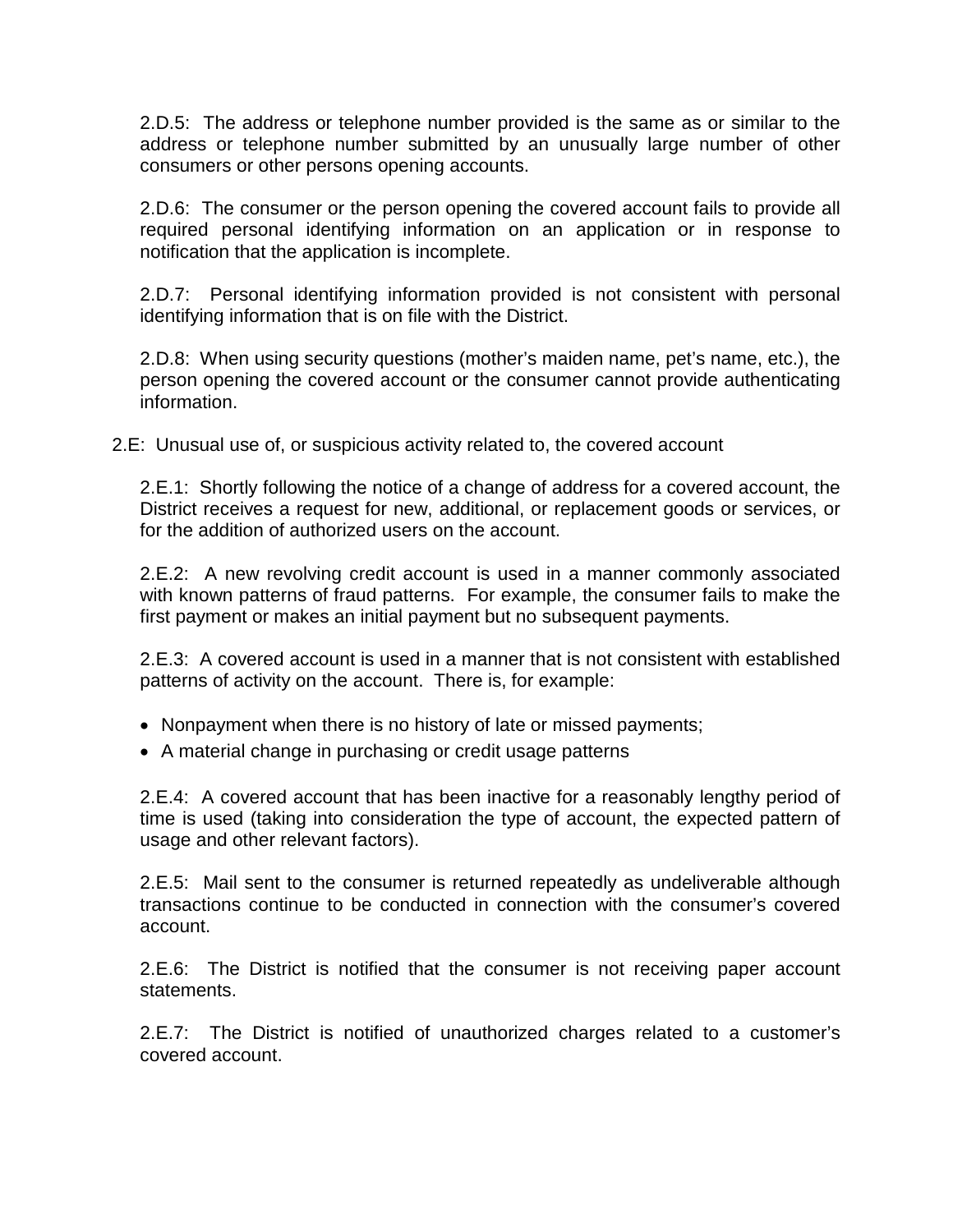2.E.8: The District receives notice from victims of identity theft, law enforcement authorities, or other persons regarding possible identity theft in connection with covered accounts held by the District.

2.E.9: The District is notified by a student or a victim of identity theft, a law enforcement authority, or any other person that it has opened a fraudulent account for a person engaged in identity theft.

2.E.10: The discovery of a security breach by an unauthorized party relating to protected sensitive information.

#### **RESPONDING TO "RED FLAGS"**

**3.A: Once potentially fraudulent activity is detected, an employee must act promptly and without unreasonable delay because timely and appropriate response can protect customers and the District from damages and loss.**

3.A.1: Once potentially fraudulent activity is detected, gather all related documentation and write a description of the situation. Present this information to the designated authority for determination.

3.A.2: The designated authority will complete additional authentication to determine whether the attempted transaction was fraudulent or authentic.

#### **3.B: If a transaction is determined to be fraudulent, appropriate actions must be taken immediately. Actions may include:**

- 1. Canceling the transaction;
- 2. Notifying and cooperating with appropriate law enforcement;
- 3. Determining the extent of liability of the District; and
- 4. Notifying the actual customer that fraud has been attempted.

#### **PERIODIC UPDATES TO PLAN**

4.A: Periodically, or as required, this Procedure, and its parent Policy, will be reevaluated to determine whether all aspects of the procedure are up-to-date and applicable in the current business environment.

4.B: Periodic reviews will include an assessment of which accounts are covered by the Policy.

4.C: As part of the review, red flags may be added, revised, replaced, or eliminated.

4.D: Actions to take in the event that fraudulent activity is discovered also may require revision to reduce damage to the District and its customers.